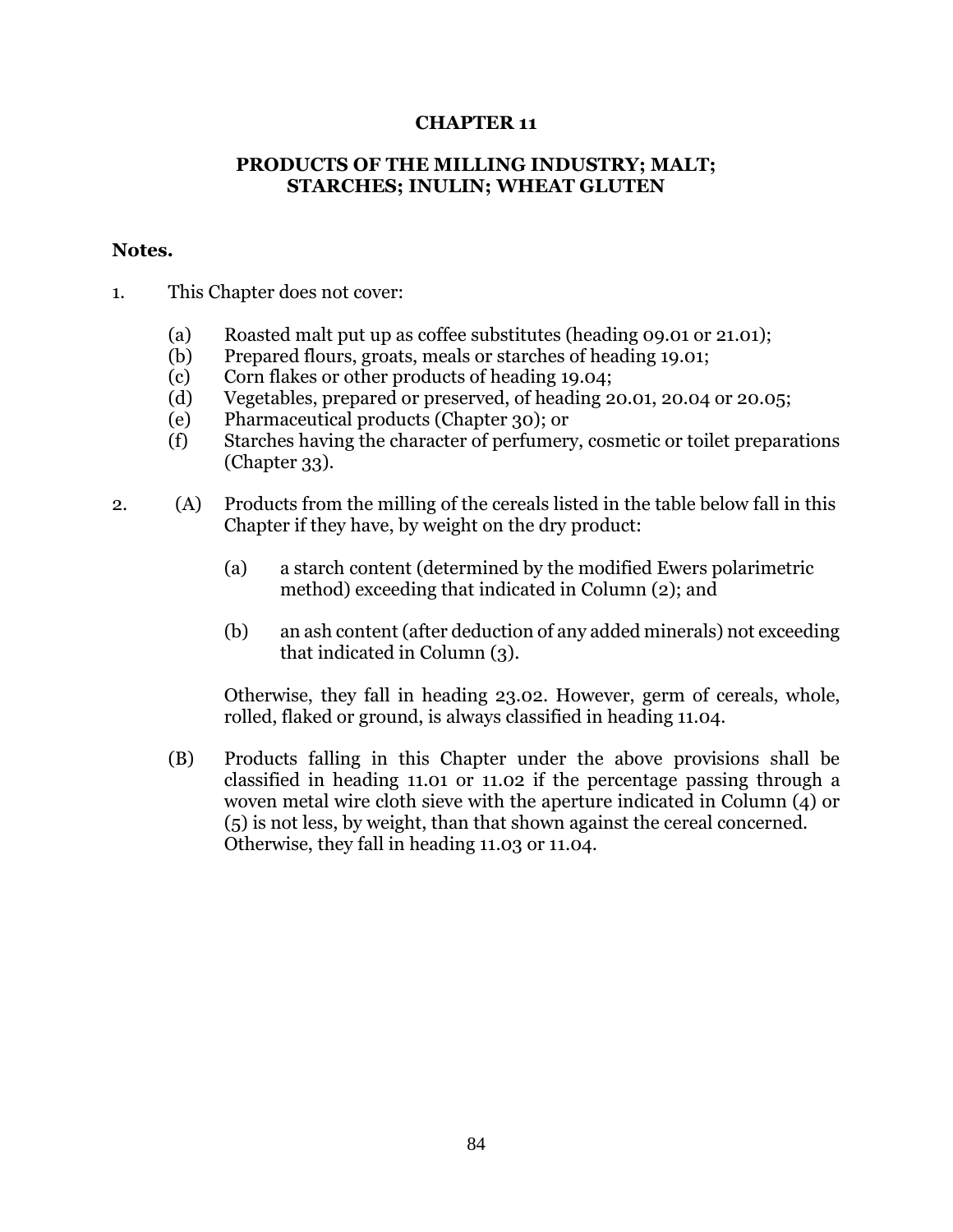|                                 |                          |                       | Rate of passage through a<br>sieve with an apperture of |                                     |  |
|---------------------------------|--------------------------|-----------------------|---------------------------------------------------------|-------------------------------------|--|
| Cereal<br>(1)                   | Starch<br>Content<br>(2) | Ash<br>Content<br>(3) | 315 micrometres<br>(microns)<br>(4)                     | 500 micrometers<br>(microns)<br>(5) |  |
| Wheat and rye                   | 45 %                     | $2.5\%$               | 80%                                                     |                                     |  |
| Barley                          | 45 %                     | %<br>3                | 80%                                                     |                                     |  |
| Oats                            | 45 %                     | 5<br>%                | 80 %                                                    |                                     |  |
| Maize (corn) and grain sorghum. | 45 %                     | $\overline{2}$<br>%   |                                                         | 90 %                                |  |
|                                 | 45 %                     | $1.6\%$               | 80%                                                     |                                     |  |
| Rice                            | 45 %                     | %<br>4                | 80%                                                     |                                     |  |
| Buckwheat                       |                          |                       |                                                         |                                     |  |

- 2. For the purposes of heading 11.03, the terms "groats" and "meal" mean products obtained by the fragmentation of cereal grains of which:
	- (a) In the case of maize (corn) products, at least 95% by weight passes through a woven metal wire cloth sieve with an aperture of 2 mm.
	- (b) In the case of other cereal products, at least 95% by weight passes through a woven metal wire cloth sieve with an aperture of 1.25 mm.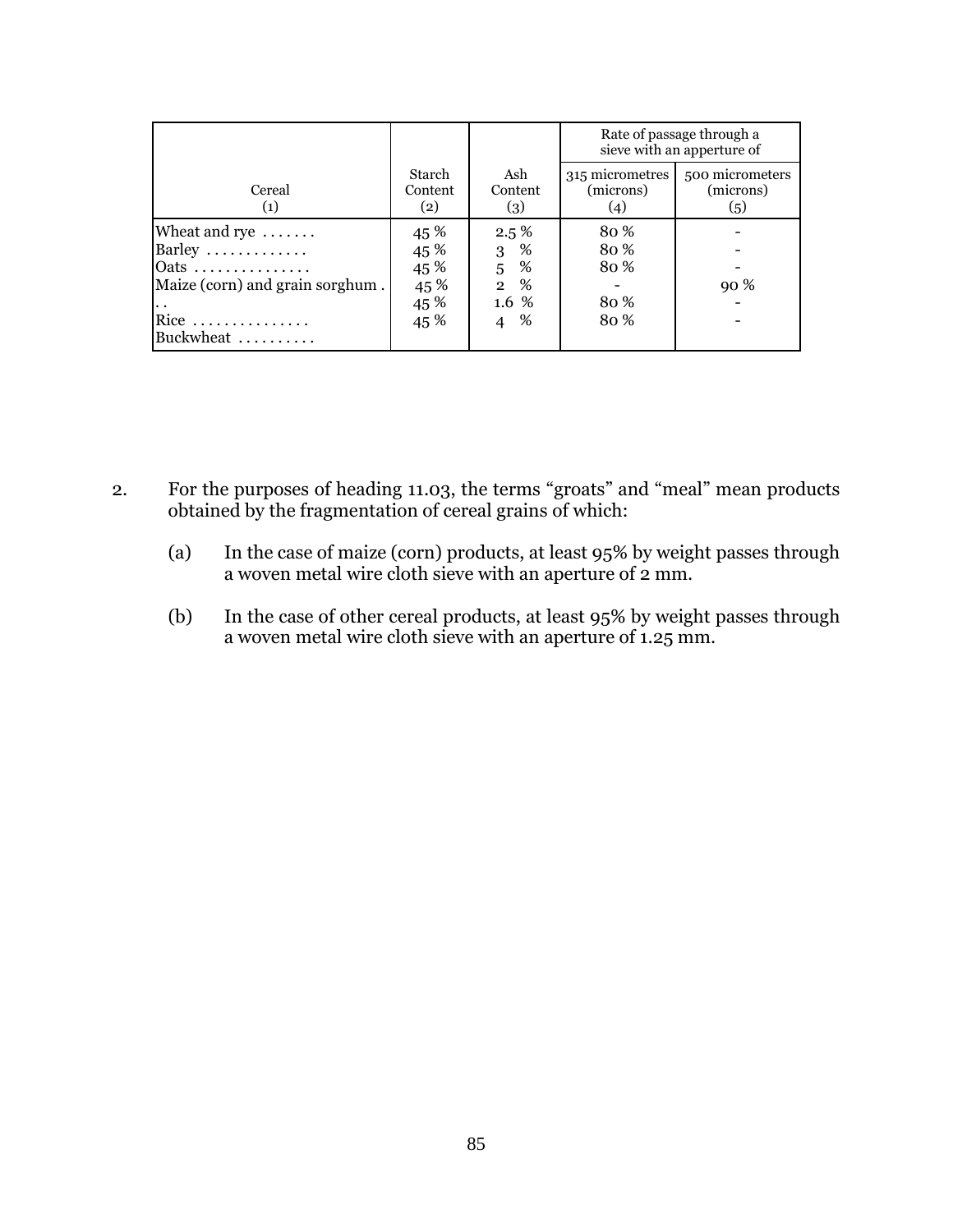| <b>HS</b> | <b>CET</b> | PR <sub>1</sub> | <b>DESCRIPTION OF GOODS</b>                                                                                                                                                                                     | <b>DUTY</b><br><b>RATE</b> | <b>UNIT</b> | <b>SITC</b><br><b>REV4</b> |
|-----------|------------|-----------------|-----------------------------------------------------------------------------------------------------------------------------------------------------------------------------------------------------------------|----------------------------|-------------|----------------------------|
| 1101.00   |            |                 | Wheat or meslin flour.                                                                                                                                                                                          |                            |             |                            |
| 1101.00   | 10         |                 | - - - Of durum wheat                                                                                                                                                                                            | 30%                        | kg          | 046.11                     |
| 1101.00   | 90         |                 | --- Other                                                                                                                                                                                                       | 40%                        | kg          | 046.19                     |
| 11.02     |            |                 | <b>Cereal flours other than</b><br>of wheat or meslin.                                                                                                                                                          |                            |             |                            |
| 1102.20   | 00         |                 | - Maize (corn) flour                                                                                                                                                                                            | 5%                         | kg          | 047.11                     |
| 1102.90   | 00         |                 | - Other:                                                                                                                                                                                                        |                            |             |                            |
| 1102.90   | 10         |                 | - - - Rice flour                                                                                                                                                                                                | 40%                        | kg          | 047.192                    |
| 1102.90   | 90         |                 | --- Other                                                                                                                                                                                                       | 5%                         | kg          | 047.199                    |
| 11.03     |            |                 | Cereal groats, meal and<br>pellets.                                                                                                                                                                             |                            |             |                            |
| 1103.10   |            |                 | - Groats and meal:                                                                                                                                                                                              |                            |             |                            |
| 1103.11   | 00         |                 | - - Of wheat                                                                                                                                                                                                    | 5%                         | kg          | 046.21                     |
| 1103.13   | 00         |                 | - - Of maize (corn)                                                                                                                                                                                             | 5%                         | kg          | 047.21                     |
| 1103.19   | $00\,$     |                 | - - Of other cereals                                                                                                                                                                                            | 5%                         | kg          | 047.229                    |
| 1103.20   | 00         |                 | - Pellets                                                                                                                                                                                                       | 5%                         | kg          | 047.29                     |
| 11.04     |            |                 | Cereal grains otherwise<br>(for<br>worked<br>example,<br>hulled, rolled,<br>flaked,<br>pearled, sliced or kibbled),<br>except rice of heading<br>10.06; germ of cereals,<br>whole, rolled, flaked or<br>ground. |                            |             |                            |
| 1104.10   |            |                 | - Rolled or flaked grains:                                                                                                                                                                                      |                            |             |                            |
| 1104.12   | 00         |                 | - - Of oats                                                                                                                                                                                                     | 5%                         | kg          | 048.132                    |
| 1104.19   | 00         |                 | - - Of other cereals                                                                                                                                                                                            | 5%                         | kg          | 048.139                    |
| 1104.20   |            |                 | - Other worked grains (for<br>example, hulled,<br>pearled, sliced or<br>kibbled):                                                                                                                               |                            |             |                            |
| 1104.22   | $00\,$     |                 | $\overline{-}$ - Of oats                                                                                                                                                                                        | 5%                         | kg          | 048.142                    |
| 1104.23   | $00\,$     |                 | - - Of maize (corn)                                                                                                                                                                                             | 5%                         | kg          | 048.143                    |
| 1104.29   | $00\,$     |                 | - - Of other cereals                                                                                                                                                                                            | 5%                         | kg          | 048.149                    |
| 1104.30   | $00\,$     |                 | - Germ of cereals, whole,<br>rolled, flaked or<br>ground                                                                                                                                                        | 5%                         | kg          | 048.15                     |
| 11.05     |            |                 | Flour,<br>meal,<br>powder,<br>flakes,<br>granules<br>and<br>pellets of potatoes.                                                                                                                                |                            |             |                            |
| 1105.10   | 00         |                 | - Flour, meal and powder                                                                                                                                                                                        | 5%                         | kg          | 056.41                     |
| 1105.20   | $00\,$     |                 | - Flakes, granules and<br>pellets                                                                                                                                                                               | 5%                         | kg          | 056.42                     |